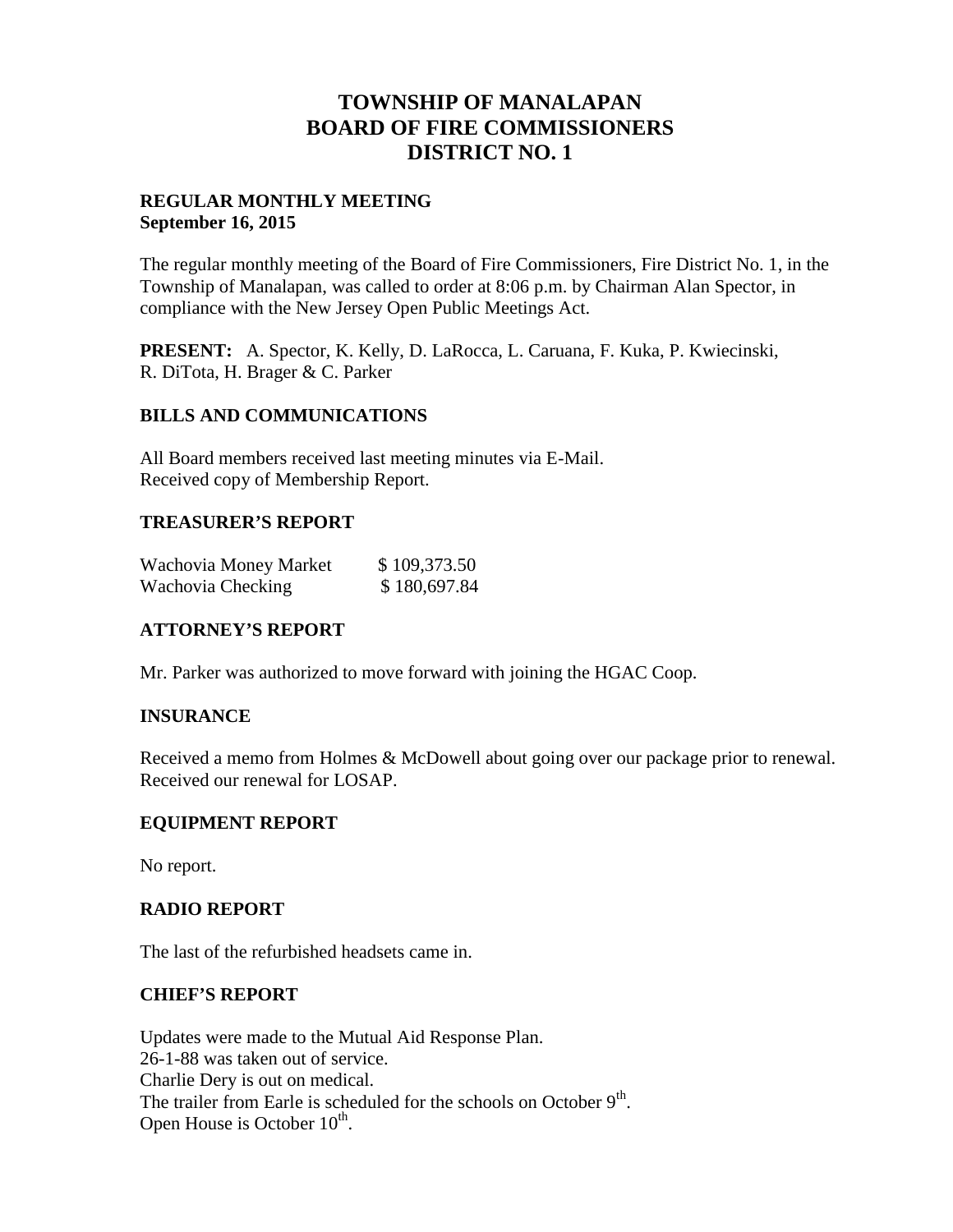## **TRUCK REPORT**

Everything is okay.

#### **ASSOCIATION REPORT**

Hal Brager stated that 5 events have been scheduled for fire prevention.

#### **TRUSTEES' REPORT**

No report.

#### **OLD BUSINESS**

See attached.

#### **NEW BUSINESS**

Commissioner Kelly made a motion to pay all vouchers; this was seconded by Commissioner LaRocca. All voted aye.

Commissioner Kelly made a Resolution to donate to the Monmouth County Sheriff's a Hurst combo spreader, cutter and electric power unit; this Resolution was seconded by Commissioner Spector. All voted aye.

Commissioner Kelly made a Resolution to donate to the Township of Manalapan a 1988 Dodge pickup; this Resolution was seconded by Commissioner Caruana. All voted aye.

Commissioner Kelly made a Resolution to donate to the Monmouth County Fire Academy a 1987 Pierce Pumper; this Resolution was seconded by Commissioner LaRocca. All voted aye.

Commissioner Kelly made a motion not to exceed \$1,800 to purchase 4 gang chargers for the portable radios in the trucks; this motion was seconded by Commissioner LaRocca. All voted aye.

Commissioner Kelly made a motion not to exceed \$1,300 to purchase 10 personal helmet lights; this motion was seconded by Commissioner LaRocca. All voted aye.

Meeting opened to the public at 8:32 P.M.

A motion was made by Commissioner Spector to adjourn; it was seconded by Commissioner Kelly and all voted aye.

Meeting adjourned at 8:34 P.M.

Respectfully submitted, Kenneth Kelly, Clerk